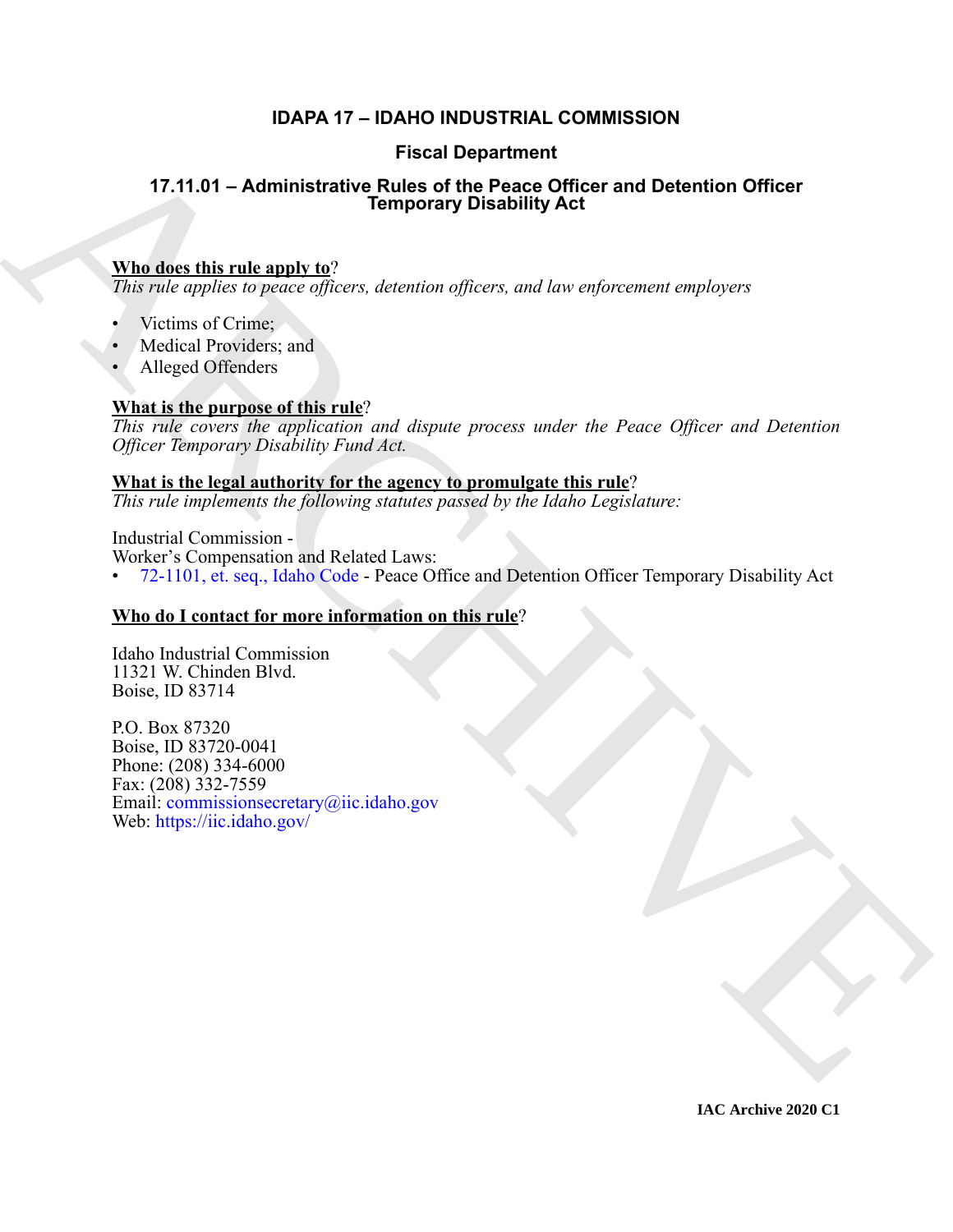# *Table of Contents*

## **17.11.01 – Administrative Rules of Peace Officer and Detention Officer Temporary Disability Act**

| <b>Detention Officer Temporary Disability Act</b>                 |  |
|-------------------------------------------------------------------|--|
|                                                                   |  |
| 011. Rule Governing Applications For Reimbursement From The       |  |
| Peace Officer And Detention Officer Temporary Disability Fund.  3 |  |
|                                                                   |  |
|                                                                   |  |
|                                                                   |  |
|                                                                   |  |
|                                                                   |  |
|                                                                   |  |
|                                                                   |  |
|                                                                   |  |
|                                                                   |  |
|                                                                   |  |
|                                                                   |  |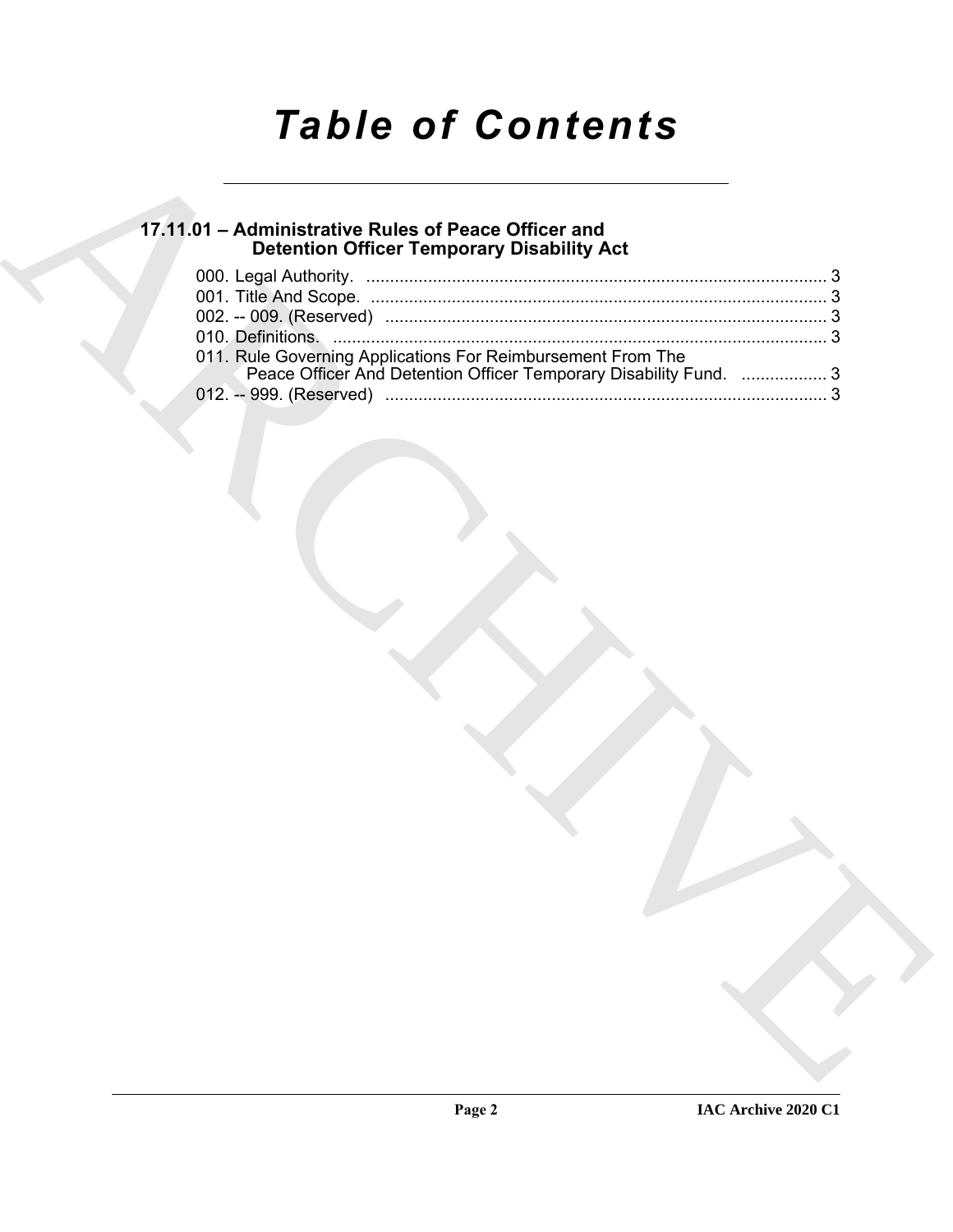#### **17.11.01 – ADMINISTRATIVE RULES OF PEACE OFFICER AND DETENTION OFFICER TEMPORARY DISABILITY ACT**

#### <span id="page-2-8"></span><span id="page-2-1"></span><span id="page-2-0"></span>**000. LEGAL AUTHORITY.**

This chapter is adopted under the legal authority of Section 72-1104, Idaho Code. (3-20-20)

#### <span id="page-2-14"></span><span id="page-2-2"></span>**001. TITLE AND SCOPE.**

**01. Title**. The title of this chapter is "Administrative Rules of Peace Officer and Detention Officer ry Disability Act," IDAPA 17, Title 11, Chapter 01. (3-20-20) Temporary Disability Act," IDAPA 17, Title 11, Chapter 01.

**02.** Scope. This chapter includes the Industrial Commission's rules regarding the Peace Office ry Disability Fund. (3-20-20) Temporary Disability Fund.

#### <span id="page-2-3"></span>**002. -- 009. (RESERVED)**

#### <span id="page-2-7"></span><span id="page-2-4"></span>**010. DEFINITIONS.**

The definitions set forth at Section 72-1103, Idaho Code apply to this chapter. (3-20-20)

#### <span id="page-2-9"></span><span id="page-2-5"></span>**011. RULE GOVERNING APPLICATIONS FOR REIMBURSEMENT FROM THE PEACE OFFICER AND DETENTION OFFICER TEMPORARY DISABILITY FUND.**

<span id="page-2-12"></span>**01. Eligibility**. An employer who has paid the full base salary due to a peace officer or detention officer, as defined in Section 72-1103, Idaho Code, may apply for reimbursement from the Peace Officer and Detention Officer Temporary Disability Fund under the provisions of Section 72-1104, Idaho Code, for the amount of that salary not covered by the workers' compensation income benefit payments remitted to the employer during the time that such officer is: (3-20-20) time that such officer is:

**a.** Temporarily incapacitated and unable to perform employment duties; (3-20-20)

**b.** Is otherwise eligible to receive workers' compensation benefits; and  $(3-20-20)$ 

**c.** Is one whose incapacitating injury was incurred in the performance of employment duties on or after July 1, 2008, either: (3-20-20)

|                 | When responding to an emergency; or                                   | $(3-20-20)$ |
|-----------------|-----------------------------------------------------------------------|-------------|
| $\cdots$<br>11. | When in the pursuit of an actual or suspected violator of the law: or | $(3-20-20)$ |

<span id="page-2-13"></span><span id="page-2-10"></span>iii. The injury was caused by the actions of another person after July 1, 2012. (3-20-20)

**02. Application**. An employer eligible to seek reimbursement from the Peace Officer and Detention Officer Temporary Disability Fund shall make application on the form provided by the Commission, available online.  $(3-20-20)$ 

<span id="page-2-11"></span>**03. Payments**. Payments to employers requesting reimbursement from the Peace Officer and Detention Officer Temporary Disability Fund shall be made within thirty (30) days of receipt of an approved request for reimbursement, subject to the availability of money in that fund. (3-20-20) for reimbursement, subject to the availability of money in that fund.

60.<br>
The CHAT ARTITERATIVE control to the degree of "Administrative Redes of Peace Officer and December 2014-2013<br>
The CHAT ARCHIVE Control of the CHAT ARCHIVE CONTROL CONTROL CONTROL CONTROL CONTROL CONTROL CONTROL CONTR **04. Disputes**. Disputes regarding eligibility for reimbursement from The Peace Officer and Detention Officer Temporary Disability Fund will be decided by the Commission upon written request by the employer. There is no appeal from the reimbursement dispute decisions of the Commission under this section. Disputes regarding eligibility of an injured peace officer or detention officer for workers' compensation benefits, including the continuation of salary benefit set out in Section 72-1104, Idaho Code, will be decided in accordance with the Commission's current rules and procedures governing disputes in all other workers' compensation claims. (3-20-20)

#### <span id="page-2-6"></span>**012. -- 999. (RESERVED)**